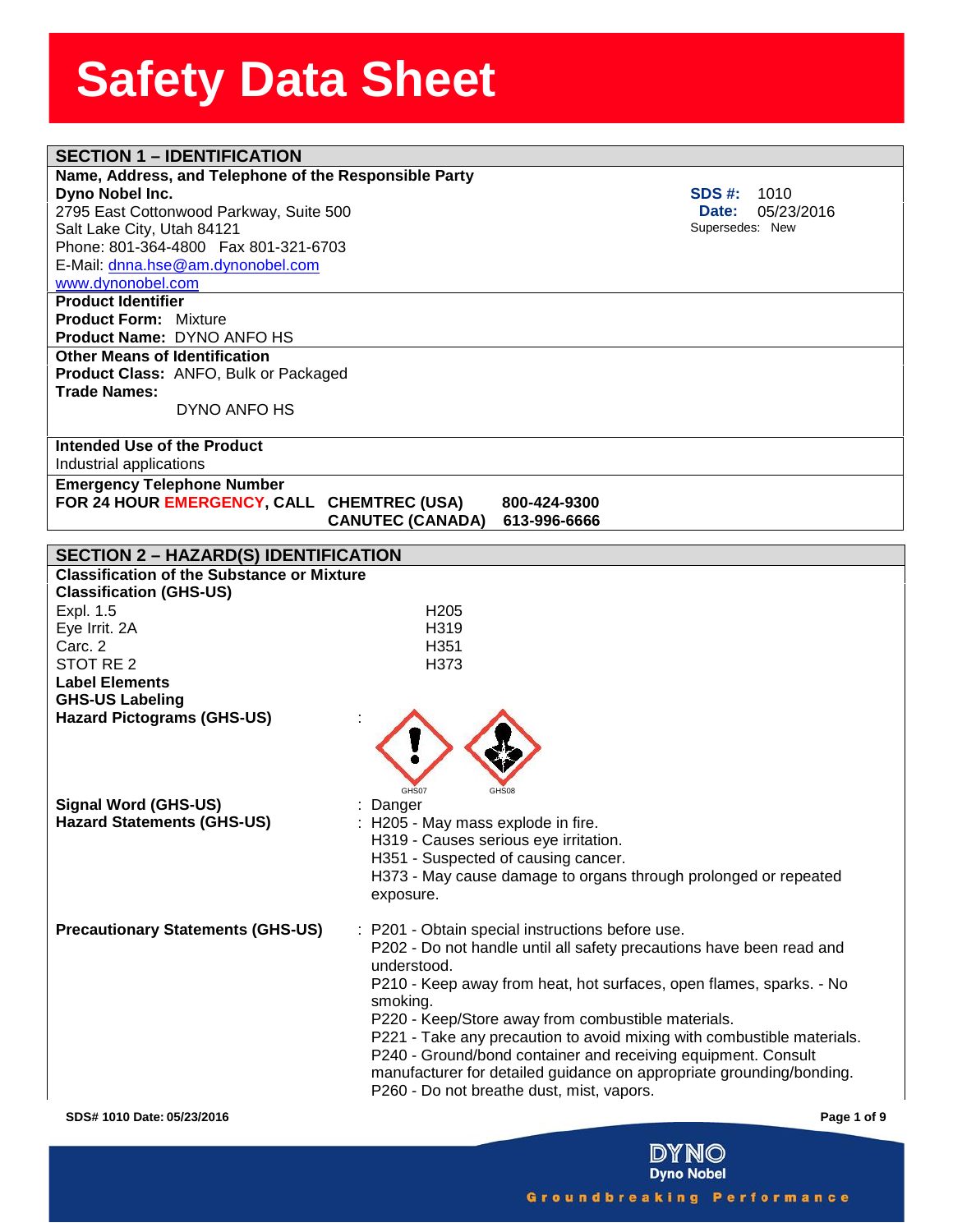**state of the state of the SSS**<br>P264 - Wash hands, forearms and exposed areas thoroughly after handling. | ees<br>P2<br>P3 P273 - Avoid release to the environment. P280 - Wear eye protection, protective clothing, protective gloves. P305+P351+P338 - IF IN EYES: Rinse cautiously with water for several minutes. Remove contact lenses, if present and easy to do. Continue rinsing. P308+P313 - If exposed or concerned: Get medical advice/attention. P314 - Get medical advice/attention if you feel unwell. P337+P313 - If eye irritation persists: Get medical advice/attention. P370+P378 - In case of fire: Do NOT attempt to fight fire. P370+P380 - In case of fire: Evacuate area. P372 - Explosion risk in case of fire. P373 - DO NOT fight fire when fire reaches explosives. P401 - Store as defined in the Explosives Act of Canada and the provisions of the Bureau of Alcohol, Tobacco and Firearms regulations contained in 27 CFR Part 555.. P405 - Store locked up. P501 - Dispose of contents/container in accordance with local, regional, national, territorial, provincial, and international regulations.

**Other Hazards**

**Hazards Not Otherwise Classified (HNOC):** Exposure may aggravate those with pre-existing eye, skin, or respiratory conditions.

## **SECTION 3 - COMPOSITION/INFORMATION ON INGREDIENTS**

| <b>Mixture</b>       |                           |           |                                            |
|----------------------|---------------------------|-----------|--------------------------------------------|
| <b>Name</b>          | <b>Product identifier</b> | % (w/w)   | <b>Ingredient Classification (GHS-US)</b>  |
| Ammonium nitrate     | (CAS No) 6484-52-2        | $89 - 95$ | Ox. Sol. 3, H272                           |
|                      |                           |           | Eye Irrit. 2A, H319                        |
| Fuels, diesel, no. 2 | (CAS No) 68476-34-6       | $4 - 7$   | Flam. Lig. 3, H226                         |
|                      |                           |           | Acute Tox. 4 (Inhalation:dust, mist), H332 |
|                      |                           |           | Skin Irrit. 2, H315                        |
|                      |                           |           | Carc. 2, H351                              |
|                      |                           |           | STOT RE 2, H373                            |
|                      |                           |           | Asp. Tox. 1, H304                          |
|                      |                           |           | Aquatic Acute 3, H402                      |
|                      |                           |           | Aquatic Chronic 2, H411                    |
| Urea                 | (CAS No) 57-13-6          | $2 - 4$   | Not Classified                             |

More than one of the ranges of concentration prescribed by Controlled Products Regulations has been used where necessary, due to varying composition.

Ingredients, other than those mentioned above, as used in this product are not hazardous as defined under current Department of Labor regulations, or are present in deminimus concentrations (less than 0.1% for carcinogens, less than 1.0% for other hazardous materials).

Full text of H-phrases: see section 16

### **SECTION 4 - FIRST AID MEASURES**

### **Description of First Aid Measures**

**General:** Never give anything by mouth to an unconscious person. If you feel unwell, seek medical advice (show the label where possible).

**Inhalation:** Remove to fresh air and keep at rest in a position comfortable for breathing. Obtain medical attention if breathing difficulty persists.

**Skin Contact:** Remove contaminated clothing and wash before reuse. Gently wash with plenty of soap and water.

**SDS# 1010 Date: 05/23/2016 Page 2 of 9**

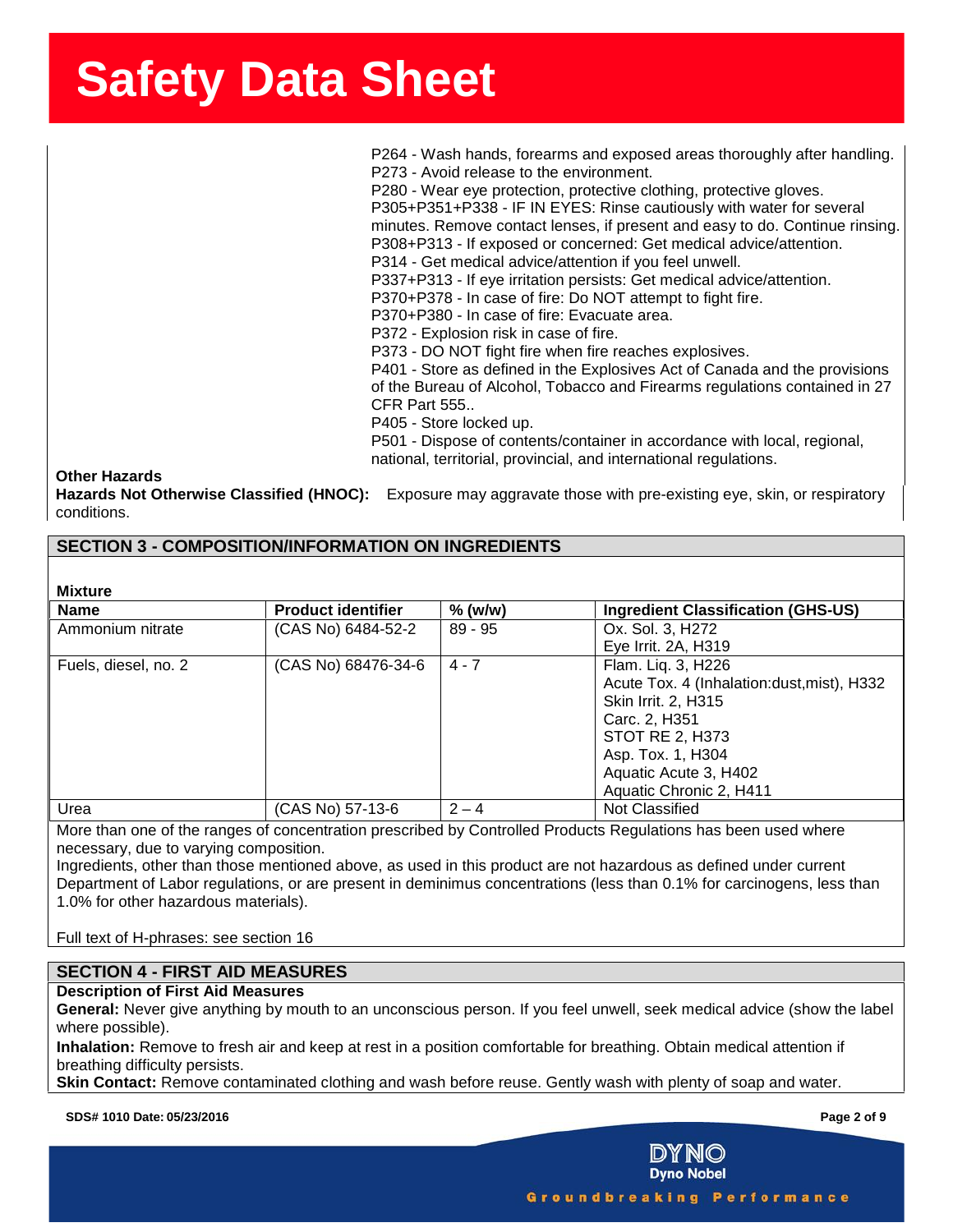**Eye Contact:** Rinse cautiously with water for at least 15 minutes. Remove contact lenses, if present and easy to do. Continue rinsing. Obtain medical attention if irritation develops or persists.

**Ingestion:** Rinse mouth. Do not induce vomiting. Immediately call a POISON CENTER or doctor/physician.<br>**Most Important Symptoms and Effects Both Acute and Delayed** 

**Most Important Symptoms and Effects Both Acute and Delayed**

**General:** May cause serious eye irritation. Contains material suspected of causing cancer. May cause damage to organs through prolonged or repeated exposure.

**Inhalation:** May cause respiratory irritation.

**Skin Contact:** May cause skin irritation.

**Eye Contact:** May cause serious eye irritation.

**Ingestion:** Ingestion is likely to be harmful or have adverse effects.

**Chronic Symptoms:** Contains material suspected of causing cancer. May cause damage to organs through prolonged or repeated exposure.

### **Indication of Any Immediate Medical Attention and Special Treatment Needed**

If exposed or concerned, get medical advice and attention. If ingested, causes methemoglobenemia – emergency response should treat appropriately, such as by intravenous administration of methylene blue.

## **SECTION 5 - FIRE-FIGHTING MEASURES**

### **Extinguishing Media**

**Suitable Extinguishing Media:** DO NOT FIGHT FIRES INVOLVING EXPLOSIVES.

**Unsuitable Extinguishing Media:** Do not attempt to fight fires involving explosive materials. Evacuate all personnel to a predetermined safe location, no less than 2,500 feet in all directions.

### **Special Hazards Arising From the Substance or Mixture**

**Fire Hazard:** Can explode or detonate under fire conditions. Burning material may produce toxic vapors.

**Explosion Hazard:** Explosion risk in case of fire. This product is an explosive with mass detonation hazard. Heat may build pressure, rupturing closed containers, spreading fire and increasing risk of burns and injuries.

**Reactivity:** Stable under normal conditions. May explode when subjected to fire, supersonic shock or high-energy projectile impact, especially when confined or in large quantities.

### **Advice for Firefighters**

**Firefighting Instructions:** DO NOT ATTEMPT TO FIGHT FIRES INVOLVING EXPLOSIVE MATERIALS. Evacuate all personnel to a predetermined safe location, no less than 2,500 feet in all directions. Can explode or detonate under fire conditions. Burning material may produce toxic vapors.

**Hazardous Combustion Products**: Carbon Monoxide (CO) and Nitrogen Oxides (NOx) **Reference to Other Sections:** Refer to section 9 for flammability properties.

### **SECTION 6 - ACCIDENTAL RELEASE MEASURES**

**Personal Precautions, Protective Equipment** and Emergency Procedures

**General Measures:** Avoid all contact with skin, eyes, or clothing. Avoid breathing (vapor, mist, dust).

### **For Non-Emergency Personnel**

**Protective Equipment:** Use appropriate personal protection equipment (PPE).

**Emergency Procedures:** Evacuate unnecessary personnel.

**For Emergency Personnel**

**Protective Equipment:** Use appropriate personal protection equipment (PPE).

**Emergency Procedures:** Stop release if safe to do so. Eliminate ignition sources. Ventilate area.

### **Environmental Precautions**

Prevent entry to sewers and public waters.

### **Methods and Material for Containment and Cleaning Up**

**For Containment:** Contain any spills with dikes to prevent migration and entry into sewers or streams. Do not use combustible absorbents and do not mix with other materials.

**Methods for Cleaning Up:** Collect spillage for possible reuse. Clean up spills immediately and dispose of waste in accordance with appropriate Federal, State and local regulations.

### **Reference to Other Sections**

**SDS# 1010 Date: 05/23/2016 Page 3 of 9**

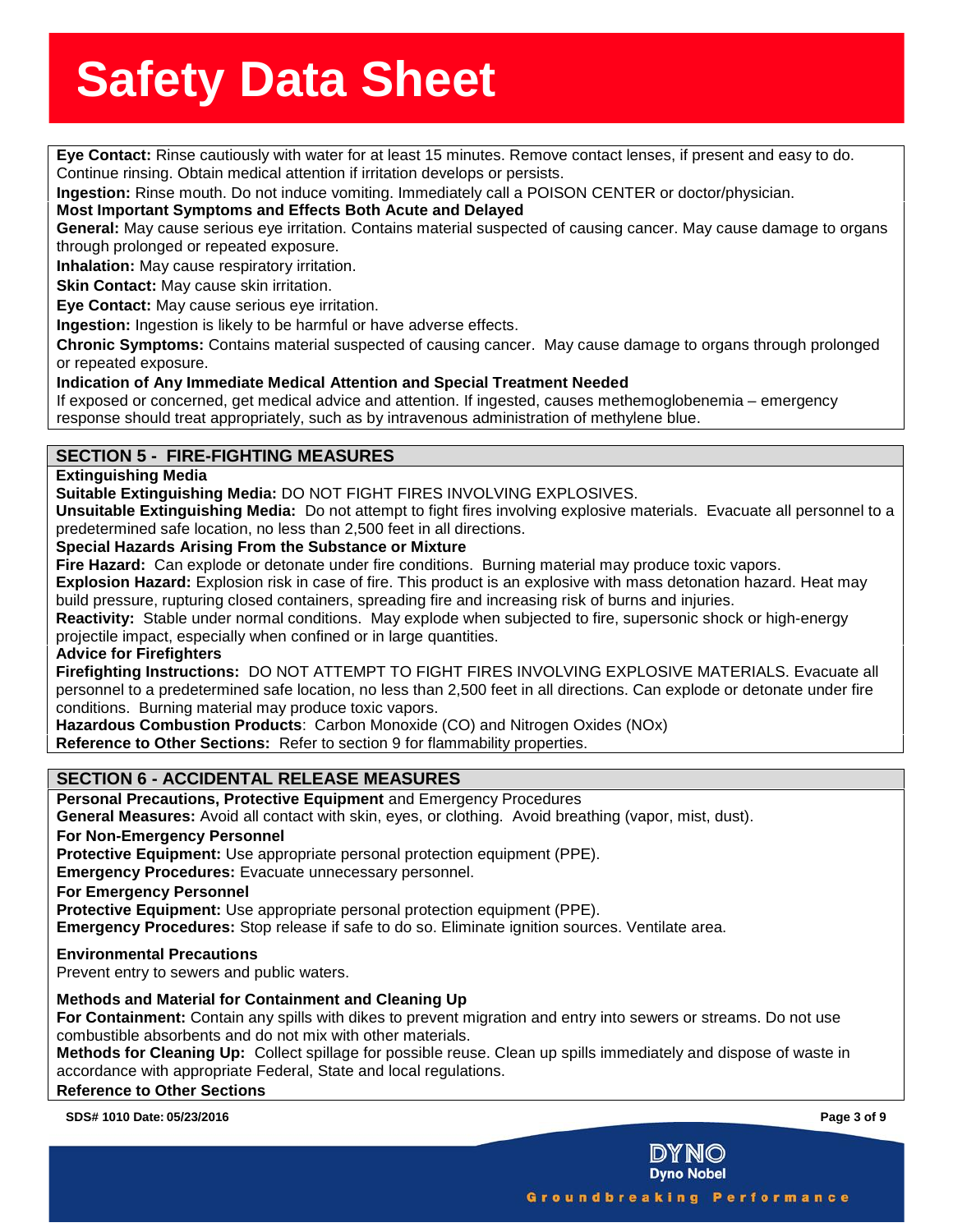**See heading 8, Exposure Controls and Personal Protection**<br>
See heading 8, Exposure Controls and Personal Protection

## **EXECTION 7 - HANDLING AND STORAGE<br>Precautions for Safe Handling**

**Precautions for Safe Handling**

**General:** It is recommended that users of explosives material be familiar with the Institute of Makers of Explosives Safety Library publications.

**Hygiene Measures:** Handle in accordance with good industrial hygiene and safety procedures. Wash hands and forearms thoroughly after handling. Do not eat, drink or smoke when using this product.

**Conditions for Safe Storage, Including Any Incompatibilities**

**Technical Measures:** Contact manufacturer for appropriate grounding/bonding guidance. Comply with applicable regulations.

**Storage Conditions:** Store as defined in the Explosives Act of Canada and the provisions of the Bureau of Alcohol, Tobacco and Firearms regulations contained in 27 CFR Part 555. Store in a dry, cool and well-ventilated place. Keep/Store away from direct sunlight, extremely high or low temperatures, heat sources, ignition sources. Keep container closed when not in use. Store locked up.

**Incompatible Materials:** Strong acids. Strong bases. Strong oxidizers. Zinc. Copper and its alloys. Organic materials. Combustible materials.

## **SECTION 8 - EXPOSURE CONTROLS/PERSONAL PROTECTION**

### **Control Parameters**

For substances listed in section 3 that are not listed here, there are no established exposure limits from the manufacturer, supplier, importer, or the appropriate advisory agency including: ACGIH (TLV), NIOSH (REL), or OSHA (PEL). **Fuels, diesel, no. 2 (68476-34-6)**

| $r = 5,$ $u = 5,$ $u = 6,$ $u = 2,$ $u = 3,$ $u = 6,$ $u = 7,$ $u = 7,$ $u = 7,$ $u = 7,$ $u = 7,$ $u = 7,$ $u = 7,$ $u = 7,$ $u = 7,$ $u = 7,$ $u = 7,$ $u = 7,$ $u = 7,$ $u = 7,$ $u = 7,$ $u = 7,$ $u = 7,$ $u = 7,$ $u = 7,$ $u = 7,$ $u = 7,$ $u = 7$ |                                                                                                           |
|------------------------------------------------------------------------------------------------------------------------------------------------------------------------------------------------------------------------------------------------------------|-----------------------------------------------------------------------------------------------------------|
| ACGIH TWA (mg/m <sup>3</sup> )                                                                                                                                                                                                                             | 100 mg/m <sup>3</sup> (inhalable fraction and vapor)                                                      |
| <b>ACGIH chemical category</b>                                                                                                                                                                                                                             | Skin - potential significant contribution to overall<br>exposure by the cutaneous route, Confirmed Animal |
|                                                                                                                                                                                                                                                            | Carcinogen with Unknown Relevance to Humans                                                               |
| OEL TWA (mg/m <sup>3</sup> )                                                                                                                                                                                                                               | 100 mg/m $3$                                                                                              |
| OEL TWA (mg/m <sup>3</sup> )                                                                                                                                                                                                                               | 100 mg/m <sup>3</sup> (aerosol, inhalable, and vapour)                                                    |
| OEL TWA (mg/m <sup>3</sup> )                                                                                                                                                                                                                               | 100 mg/m <sup>3</sup> (inhalable fraction and vapor)                                                      |
| OEL TWA (mg/m <sup>3</sup> )                                                                                                                                                                                                                               | 100 mg/m <sup>3</sup> (inhalable fraction and vapor)                                                      |
|                                                                                                                                                                                                                                                            |                                                                                                           |
| OEL TWA (mg/m <sup>3</sup> )                                                                                                                                                                                                                               | 100 mg/m <sup>3</sup> (inhalable fraction and vapor)                                                      |
| OEL TWA (mg/m <sup>3</sup> )                                                                                                                                                                                                                               | 100 mg/m <sup>3</sup> (inhalable fraction and vapor)                                                      |
| OEL TWA (mg/m <sup>3</sup> )                                                                                                                                                                                                                               | 100 mg/m <sup>3</sup> (inhalable fraction and vapor)                                                      |
| OEL STEL (mg/m <sup>3</sup> )                                                                                                                                                                                                                              | 150 mg/m $3$ (vapour)                                                                                     |
| OEL TWA (mg/m <sup>3</sup> )                                                                                                                                                                                                                               | 100 mg/m <sup>3</sup> (vapour)                                                                            |
|                                                                                                                                                                                                                                                            |                                                                                                           |

### **Exposure Controls**

**Appropriate Engineering Controls:** Emergency eye wash fountains and safety showers are recommended if exposure is likely. Ensure adequate ventilation, especially in confined areas. Ensure all national/local regulations are observed. **Personal Protective Equipment:** Gloves. Protective eyewear. Protective clothing. If insufficient ventilation, wear respiratory protection.



**Materials for Protective Clothing:** General work clothing to avoid skin contact.

**Hand Protection:** Wear chemically resistant protective gloves if exposure is likely.

**Eye Protection:** Wear suitable eye protection.

**Skin and Body Protection:** Wear suitable protective clothing.

**Respiratory Protection:** Use NIOSH-approved air-purifying or supplied-air respirator where airborne concentrations are

**SDS# 1010 Date: 05/23/2016 Page 4 of 9**



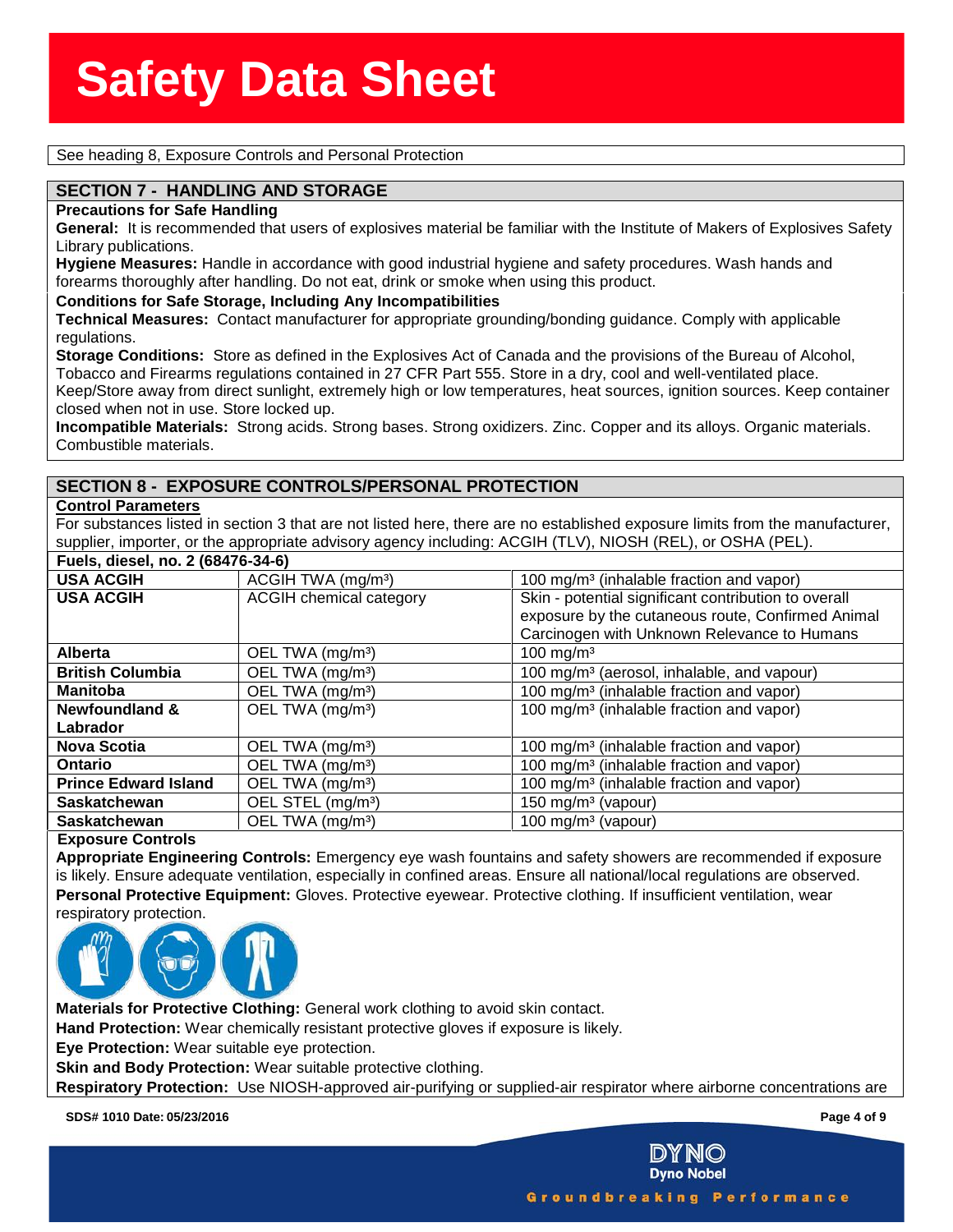**sected to exceed exposure limits.**<br> **Sected to exceed exposure limits.** expected to exceed exposure limits.

**Environmental Exposure Controls:** Do not allow the product to be rele-<br>**Consumer Exposure Controls:** Do not eat, drink or smoke during use. **Environmental Exposure Controls:** Do not allow the product to be released into the environment.

| <b>SECTION 9 - PHYSICAL AND CHEMICAL PROPERTIES</b>               |                                                                      |
|-------------------------------------------------------------------|----------------------------------------------------------------------|
| <b>Information on Basic Physical and Chemical Properties</b>      |                                                                      |
| <b>Physical State</b>                                             | Solid                                                                |
| Appearance                                                        | Pale, oil-covered prills                                             |
| Odor                                                              | Fuel oil                                                             |
| <b>Odor Threshold</b>                                             | Not available                                                        |
| рH                                                                | Not available                                                        |
| <b>Evaporation Rate</b>                                           | $<$ 1 (butyl acetate = 1)                                            |
| <b>Melting Point</b>                                              | Not available                                                        |
| <b>Freezing Point</b>                                             | Not available                                                        |
| <b>Boiling Point</b>                                              | Not available                                                        |
| <b>Flash Point</b>                                                | $> 120$ °F ( $> 49$ °C)                                              |
| <b>Auto-ignition Temperature</b>                                  | Not available                                                        |
| <b>Decomposition Temperature</b>                                  | Not available                                                        |
| <b>Flammability (solid, gas)</b>                                  | Not available                                                        |
| <b>Lower Flammable Limit</b>                                      | Not available                                                        |
| <b>Upper Flammable Limit</b>                                      | Not available                                                        |
| <b>Vapor Pressure</b>                                             | $<$ 5 mm Hg @ 75 °F (23.9 °C)                                        |
| Relative Vapor Density at 20 °C                                   | $> 1$ (air = 1)                                                      |
| <b>Density</b>                                                    | $0.8 - 1.05$ g/cc bulk density                                       |
| <b>Specific Gravity</b>                                           | Not available                                                        |
| <b>Solubility</b>                                                 | In Water: Ammonium Nitrate component completely soluble              |
| <b>Partition Coefficient: N-Octanol/Water</b>                     | Not available                                                        |
| <b>Viscosity</b>                                                  | Not available                                                        |
| <b>Explosive properties</b>                                       | Explosive; fire, blast or projection hazard                          |
| <b>Explosion Data - Sensitivity to Mechanical</b>                 | Not expected to present an explosion hazard due to mechanical        |
| Impact                                                            | impact.                                                              |
| <b>Explosion Data - Sensitivity to Static</b><br><b>Discharge</b> | Not expected to present an explosion hazard due to static discharge. |

## **SECTION 10 - STABILITY AND REACTIVITY**

**Reactivity:** May cause or intensify fire; oxidizer. May accelerate the burning of other combustible materials. Contact with organic material or combustible material may cause an explosive situation.

**Chemical Stability:** Stable under recommended handling and storage conditions (see section 7). May explode when subjected to fire, supersonic shock or high-energy projectile impact, especially when confined or in large quantities.

**Possibility of Hazardous Reactions:** Hazardous polymerization will not occur.

**Conditions to Avoid:** Direct sunlight. Extremely high or low temperatures. Heat. Sparks. Open flame. Overheating. **Incompatible Materials:** Strong acids. Strong bases. Strong oxidizers. Zinc. Copper and its alloys. Organic materials. Combustible materials.

**Hazardous Decomposition Products:** Carbon monoxide. Nitrogen oxides.

## **SECTION 11 - TOXICOLOGICAL INFORMATION**

**Information on Toxicological Effects - Product Acute Toxicity:** Not classified **LD50 and LC50 Data:** Not available

**SDS# 1010 Date: 05/23/2016 Page 5 of 9**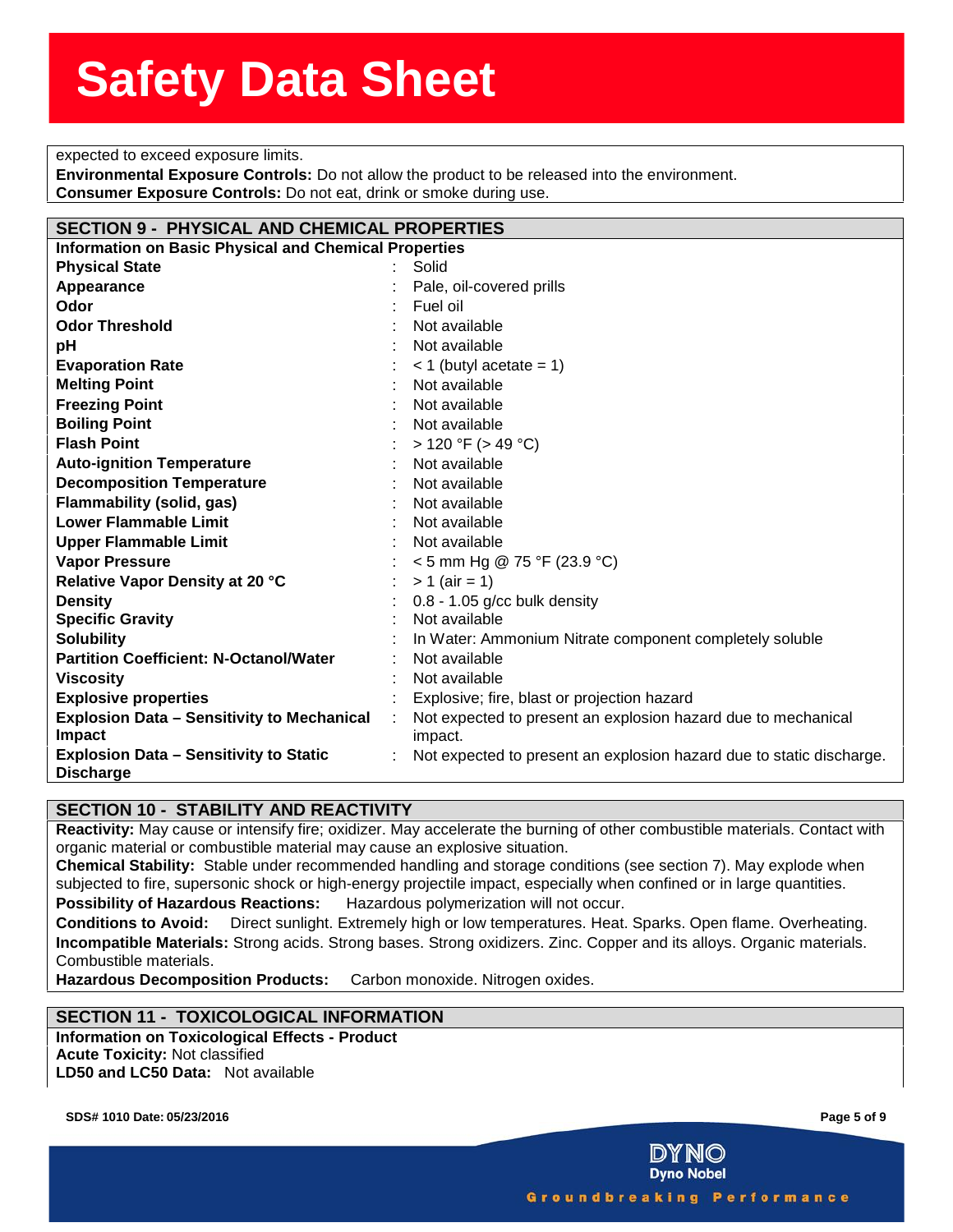| <b>Skin Corrosion/Irritation: Not classified</b>                                                                      |
|-----------------------------------------------------------------------------------------------------------------------|
| Serious Eye Damage/Irritation: Causes serious eye irritation.                                                         |
| Respiratory or Skin Sensitization: Not classified                                                                     |
| Germ Cell Mutagenicity: Not classified                                                                                |
| Teratogenicity: Not classified                                                                                        |
| Carcinogenicity: Contains an ingredient suspected of causing cancer.                                                  |
| Specific Target Organ Toxicity (Repeated Exposure): May cause damage to organs through prolonged or repeated          |
| exposure.                                                                                                             |
| <b>Reproductive Toxicity: Not classified</b>                                                                          |
| Specific Target Organ Toxicity (Single Exposure): Not classified                                                      |
| <b>Aspiration Hazard: Not classified</b>                                                                              |
| Symptoms/Injuries After Inhalation: May cause respiratory irritation.                                                 |
| Symptoms/Injuries After Skin Contact: May cause skin irritation.                                                      |
| Symptoms/Injuries After Eye Contact: May cause serious eye irritation.                                                |
| Symptoms/Injuries After Ingestion: Ingestion is likely to be harmful or have adverse effects. Overexposure to this    |
| material may result in methemoglobinemia. Methemoglobinemia decreases the blood's ability to carry oxygen and results |
| in symptoms such as dizziness, drowsiness, headache, shortness of breath, blue skin and lips, rapid heart rate,       |
| unconsciousness, and possibly death.                                                                                  |
| Chronic Symptoms: Contains an ingredient suspected of causing cancer. May cause damage to organs through              |
| prolonged or repeated exposure.                                                                                       |
| <b>Information on Toxicological Effects - Ingredient(s)</b>                                                           |
| LD50 and LC50 Data:                                                                                                   |
| Fuels, diesel, no. 2 (68476-34-6)                                                                                     |
| <b>LD50 Oral Rat</b><br>18.7 - 24.9 ml/kg                                                                             |
| <b>LD50 Dermal Rabbit</b><br>> 4300 mg/kg                                                                             |
| 3.60 mg/l/4h<br>ATE US (dust, mist)                                                                                   |
| Urea (57-13-6)                                                                                                        |
| <b>LD50 Oral Rat</b><br>8471 mg/kg                                                                                    |
| Ammonium nitrate (6484-52-2)                                                                                          |
| <b>LD50 Oral Rat</b><br>2217 mg/kg                                                                                    |
| <b>LC50 Inhalation Rat</b><br>$> 88.8$ mg/l/4h                                                                        |
|                                                                                                                       |
| <b>SECTION 12: ECOLOGICAL INFORMATION</b>                                                                             |

**Toxicity**

**Ecology - General:** This material is hazardous to the aquatic environment. Keep out of sewers and waterways. **Ecology - Water:** Harmful to aquatic life with long lasting effects.

| Fuels, diesel, no. 2 (68476-34-6)           |                                                                             |  |  |
|---------------------------------------------|-----------------------------------------------------------------------------|--|--|
| LC50 Fish 1                                 | 57 mg/l (Exposure time: 96 h - Species: Pimephales promelas [flow-through]) |  |  |
| Persistence and Degradability Not available |                                                                             |  |  |
| <b>Bioaccumulative Potential</b>            |                                                                             |  |  |
| Urea (57-13-6)                              |                                                                             |  |  |
| LC50 Fish 1                                 | 16200 - 18300 mg/l (Exposure time: 96 h - Species: Poecilia reticulata)     |  |  |
| EC50 Daphnia 1                              | 3910 mg/l (Exposure time: 48 h - Species: Daphnia magna [Static])           |  |  |
|                                             |                                                                             |  |  |
| Ammonium nitrate (6484-52-2)                |                                                                             |  |  |
| <b>BCF</b> fish 1                           | (no bioaccumulation expected)                                               |  |  |
| Log Pow                                     | $-3.1$ (at 25 °C)                                                           |  |  |
| <b>Mobility in Soil</b> Not available       |                                                                             |  |  |
| <b>Other Adverse Effects</b>                |                                                                             |  |  |
|                                             |                                                                             |  |  |

**SDS# 1010 Date: 05/23/2016 Page 6 of 9**

**DYNO**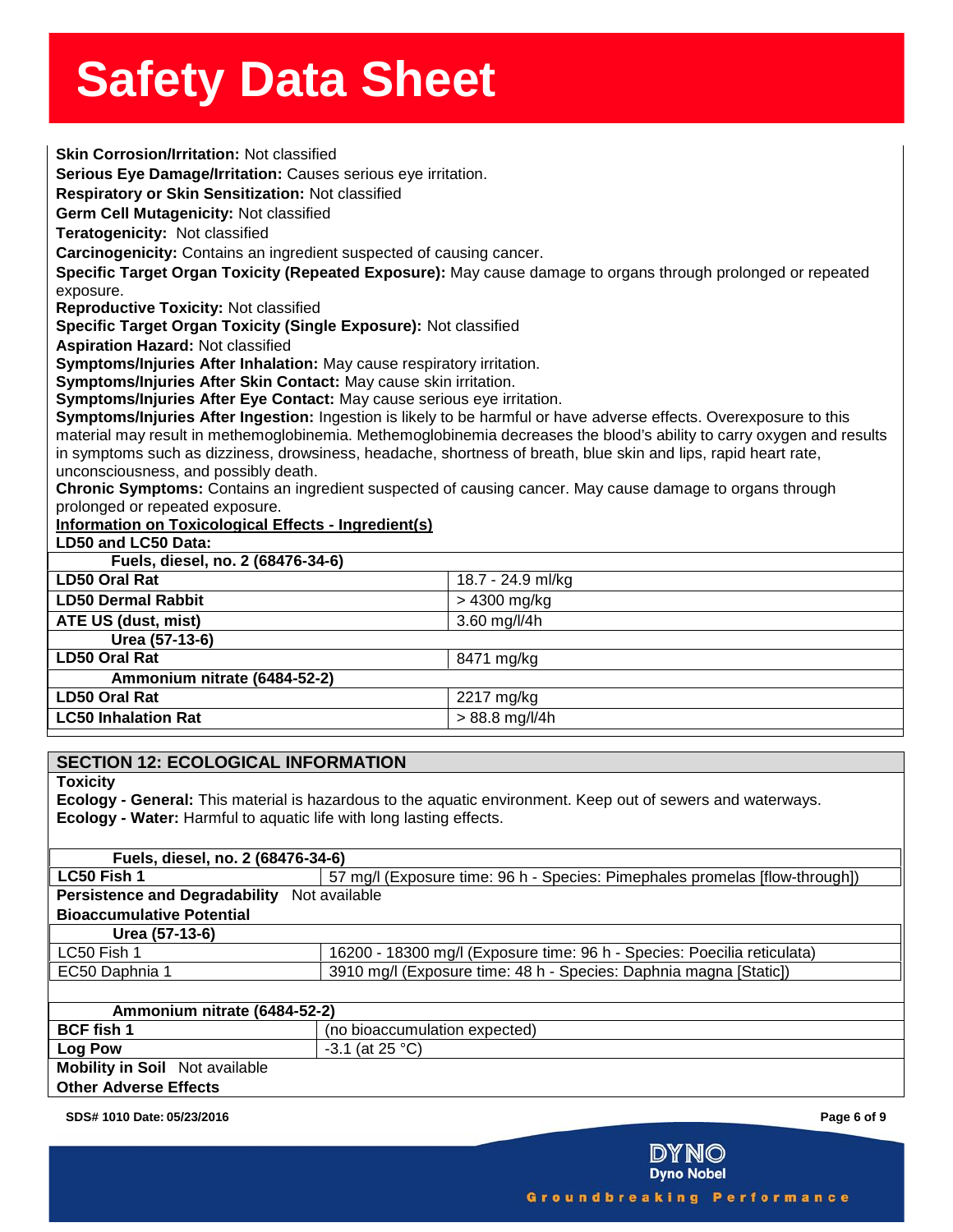**Solution Information:** Avoid release to the environment.

### **SECTION 13 - DISPOSAL CONSIDERATIONS**

**SECTION 13 - DISPOSAL CONSIDERATIONS**<br>Waste Treatment Methods: Contact manufacturer for advice on proper disposal methods. **Waste Disposal Recommendations:** Dispose of waste material in accordance with all local, regional, national, provincial, territorial and international regulations.

**Additional Information:** Clean up even minor leaks or spills if possible without unnecessary risk.

## **SECTION 14 - TRANSPORT INFORMATION**

| In Accordance with DOT       | : EXPLOSIVE, BLASTING, TYPE B (AGENT, BLASTING, TYPE B) |
|------------------------------|---------------------------------------------------------|
| <b>Proper Shipping Name</b>  | : 1                                                     |
| <b>Hazard Class</b>          | 1.5                                                     |
| <b>Identification Number</b> | $:$ UN0331                                              |
| <b>Label Codes</b>           | : 1.5D                                                  |
| <b>Packing Group</b>         | : IL                                                    |
| <b>ERG Number</b>            | : 112                                                   |
| In Accordance with IMDG      | : EXPLOSIVE, BLASTING, TYPE B (AGENT, BLASTING, TYPE B) |
| <b>Proper Shipping Name</b>  | 1                                                       |
| <b>Hazard Class</b>          | $:$ UN0331                                              |
| <b>Identification Number</b> | : 1.5D                                                  |
| <b>Label Codes</b>           | 1.5                                                     |
| EmS-No. (Fire)               | $: F-B$                                                 |
| EmS-No. (Spillage)           | $\therefore$ S-Y                                        |
| In Accordance with IATA      | : EXPLOSIVE, BLASTING, TYPE B                           |
| <b>Proper Shipping Name</b>  | : UN0331                                                |
| <b>Identification Number</b> | 1.5                                                     |
| <b>Hazard Class</b>          | : 1                                                     |
| <b>Label Codes</b>           | : 1.5D                                                  |
| <b>ERG Code (IATA)</b>       | : 1L                                                    |
| In Accordance with TDG       | : EXPLOSIVE, BLASTING, TYPE B                           |
| <b>Proper Shipping Name</b>  | : II                                                    |
| <b>Packing Group</b>         | : 1.5D                                                  |
| <b>Hazard Class</b>          | 1.5                                                     |
| <b>Identification Number</b> | $:$ UN0331                                              |
| <b>Label Codes</b>           | : 1.5D                                                  |

| <b>SECTION 15 - REGULATORY INFORMATION</b>                                |                                   |
|---------------------------------------------------------------------------|-----------------------------------|
| <b>US Federal Regulations</b>                                             |                                   |
| <b>ANFO HS</b>                                                            |                                   |
| <b>SARA Section 311/312 Hazard Classes</b>                                | Immediate (acute) health hazard   |
|                                                                           | Delayed (chronic) health hazard   |
|                                                                           | Sudden release of pressure hazard |
|                                                                           | Fire hazard                       |
| Fuels, diesel, no. 2 (68476-34-6)                                         |                                   |
| Listed on the United States TSCA (Toxic Substances Control Act) inventory |                                   |
| Ammonium nitrate (6484-52-2)                                              |                                   |
| Listed on the United States TSCA (Toxic Substances Control Act) inventory |                                   |
| Urea (57-13-6)                                                            |                                   |

**SDS# 1010 Date: 05/23/2016 Page 7 of 9**

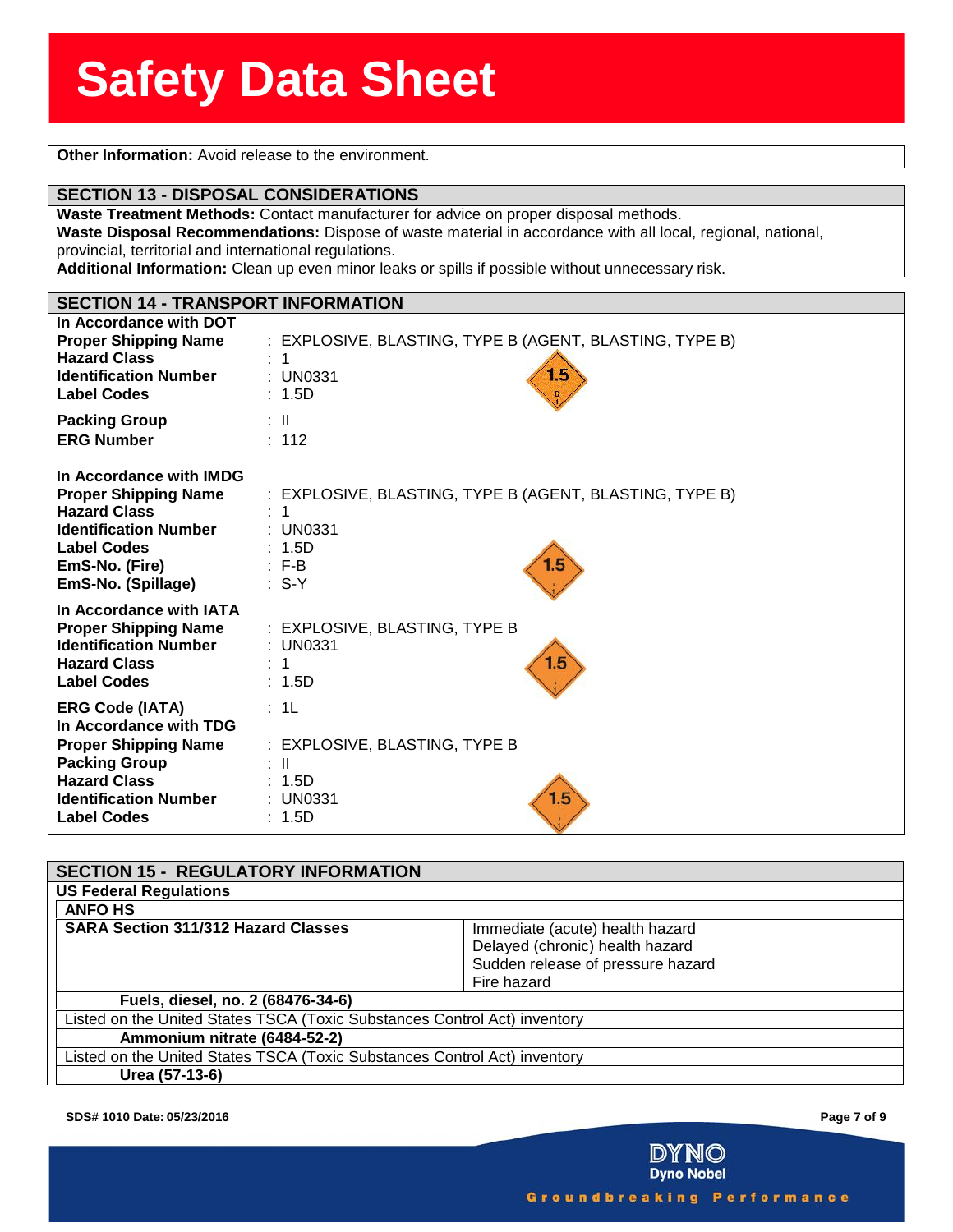|                                                      | Listed on the United States TSCA (Toxic Substances Control Act) inventory                                          |
|------------------------------------------------------|--------------------------------------------------------------------------------------------------------------------|
| <b>US State Regulations</b>                          |                                                                                                                    |
| Fuels, diesel, no. 2 (68476-34-6)                    |                                                                                                                    |
|                                                      | U.S. - New Hampshire - Regulated Toxic Air Pollutants - Ambient Air Levels (AALs) - 24-Hour                        |
|                                                      | U.S. - New Hampshire - Regulated Toxic Air Pollutants - Ambient Air Levels (AALs) - Annual                         |
|                                                      | U.S. - New Jersey - Discharge Prevention - List of Hazardous Substances                                            |
|                                                      | U.S. - New Jersey - Environmental Hazardous Substances List                                                        |
|                                                      | RTK - U.S. - New Jersey - Right to Know Hazardous Substance List                                                   |
|                                                      | U.S. - California - Safer Consumer Products - Initial List of Candidate Chemicals and Chemical Groups              |
| U.S. - Texas - Effects Screening Levels - Long Term  |                                                                                                                    |
| U.S. - Texas - Effects Screening Levels - Short Term |                                                                                                                    |
| Ammonium nitrate (6484-52-2)                         |                                                                                                                    |
|                                                      | U.S. - California - Toxic Air Contaminant List (AB 1807, AB 2728)                                                  |
|                                                      | U.S. - Delaware - Accidental Release Prevention Regulations - Sufficient Quantities                                |
|                                                      | U.S. - Delaware - Pollutant Discharge Requirements - Reportable Quantities                                         |
|                                                      | U.S. - Massachusetts - Oil & Hazardous Material List - Groundwater Reportable Concentration - Reporting Category 1 |
|                                                      | U.S. - Massachusetts - Oil & Hazardous Material List - Groundwater Reportable Concentration - Reporting Category 2 |
|                                                      | U.S. - Massachusetts - Oil & Hazardous Material List - Reportable Quantity                                         |
|                                                      | U.S. - Massachusetts - Oil & Hazardous Material List - Soil Reportable Concentration - Reporting Category 1        |
|                                                      | U.S. - Massachusetts - Oil & Hazardous Material List - Soil Reportable Concentration - Reporting Category 2        |
| RTK - U.S. - Massachusetts - Right To Know List      |                                                                                                                    |
|                                                      | RTK - U.S. - New Jersey - Right to Know Hazardous Substance List                                                   |
|                                                      | U.S. - New Jersey - Special Health Hazards Substances List                                                         |
|                                                      | RTK - U.S. - Pennsylvania - RTK (Right to Know) - Environmental Hazard List                                        |
| RTK - U.S. - Pennsylvania - RTK (Right to Know) List |                                                                                                                    |
| U.S. - Texas - Effects Screening Levels - Long Term  |                                                                                                                    |
| U.S. - Texas - Effects Screening Levels - Short Term |                                                                                                                    |
| Fuels, diesel, no. 2 (68476-34-6)                    |                                                                                                                    |
|                                                      | U.S. - New Jersey - Right to Know Hazardous Substance List                                                         |
| Ammonium nitrate (6484-52-2)                         |                                                                                                                    |
| U.S. - Massachusetts - Right To Know List            |                                                                                                                    |
|                                                      | U.S. - New Jersey - Right to Know Hazardous Substance List                                                         |
|                                                      | U.S. - Pennsylvania - RTK (Right to Know) - Environmental Hazard List                                              |
| U.S. - Pennsylvania - RTK (Right to Know) List       |                                                                                                                    |
| <b>Canadian Regulations</b>                          |                                                                                                                    |
| <b>DYNO ANFO HS</b>                                  |                                                                                                                    |
| <b>WHMIS Classification</b>                          | Note: Explosives are not regulated under WHMIS. They are subject to the                                            |
|                                                      | regulations of the Explosives Act of Canada.                                                                       |
| Fuels, diesel, no. 2 (68476-34-6)                    |                                                                                                                    |
|                                                      | Listed on the Canadian DSL (Domestic Substances List)                                                              |
| <b>WHMIS Classification</b>                          | Class B Division 3 - Combustible Liquid                                                                            |
|                                                      | Class D Division 2 Subdivision A - Very toxic material causing other toxic effects                                 |
|                                                      | Class D Division 2 Subdivision B - Toxic material causing other toxic effects                                      |
|                                                      | Class D Division 1 Subdivision B - Toxic material causing immediate and serious toxic                              |
|                                                      | effects                                                                                                            |
| Ammonium nitrate (6484-52-2)                         |                                                                                                                    |
|                                                      | Listed on the Canadian DSL (Domestic Substances List)                                                              |
| <b>WHMIS Classification</b>                          | Class C - Oxidizing Material                                                                                       |
|                                                      | Class D Division 2 Subdivision B - Toxic material causing other toxic effects                                      |
| Urea (57-13-6)                                       |                                                                                                                    |
|                                                      | Listed on the Canadian DSL (Domestic Substances List)                                                              |

#### **SDS# 1010 Date: 05/23/2016 Page 8 of 9**



Groundbreaking Performance